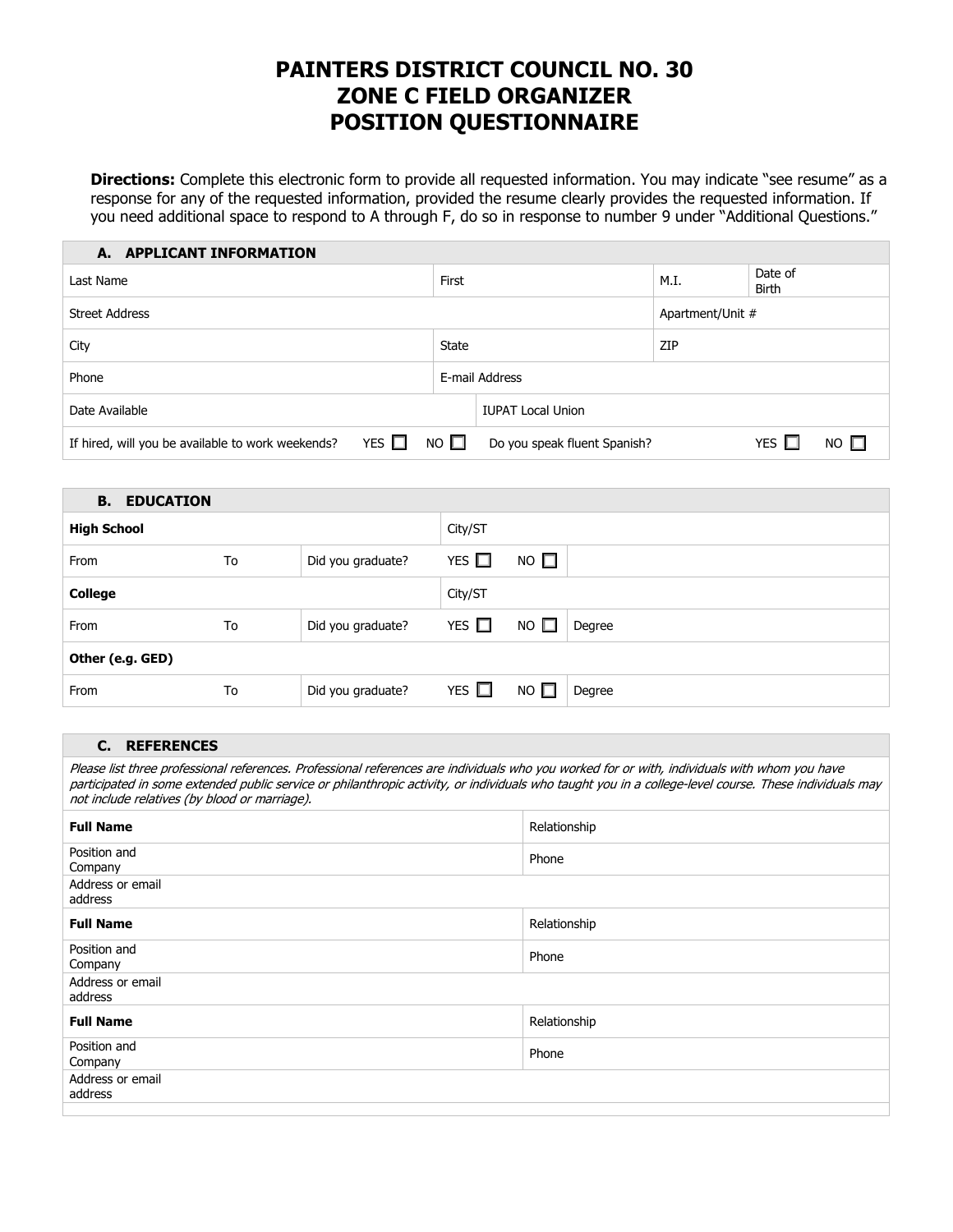| D. PREVIOUS EMPLOYMENT (LAST THREE BEGINNING WITH MOST RECENT)                              |                                             |             |      |    |  |
|---------------------------------------------------------------------------------------------|---------------------------------------------|-------------|------|----|--|
| Company                                                                                     |                                             |             |      |    |  |
| City/ST                                                                                     |                                             | Supervisor  |      |    |  |
| Job Title                                                                                   | Current/ending<br>salary / hourly<br>rate:* | \$          | From | To |  |
| Responsibilities                                                                            |                                             |             |      |    |  |
|                                                                                             |                                             |             |      |    |  |
| May we contact your previous supervisor for a reference?                                    | YES $\Box$                                  | $NO$ $\Box$ |      |    |  |
| Company                                                                                     |                                             |             |      |    |  |
| City/ST                                                                                     |                                             | Supervisor  |      |    |  |
| Job Title                                                                                   | Ending salary /<br>hourly rate:*            | \$          | From | To |  |
| Responsibilities                                                                            |                                             |             |      |    |  |
|                                                                                             |                                             |             |      |    |  |
| YES $\square$<br>$NO$ $\square$<br>May we contact your previous supervisor for a reference? |                                             |             |      |    |  |
| Company                                                                                     |                                             |             |      |    |  |
| City/ST                                                                                     |                                             | Supervisor  |      |    |  |
| Job Title                                                                                   | Ending salary /<br>hourly rate:*            | \$          | From | To |  |
| Responsibilities                                                                            |                                             |             |      |    |  |
|                                                                                             |                                             |             |      |    |  |
| YES $\square$<br>$NO$ $\square$<br>May we contact your previous supervisor for a reference? |                                             |             |      |    |  |
| * If your hourly rate was the collectively bargained rate, indicate simply, "CBA"           |                                             |             |      |    |  |

#### **E. MILITARY SERVICE**

| Branch            | From | 1 O |
|-------------------|------|-----|
| Rank at Discharge |      |     |

### **F. DISCLAIMER AND SIGNATURE**

I certify that my answers are true and complete to the best of my knowledge.

If my application leads to employment, I understand that false or misleading information I provided on this questionnaire or during

any interview may result in immediate termination of employment.

Typed/electronic signatures will be accepted.

signature **Date**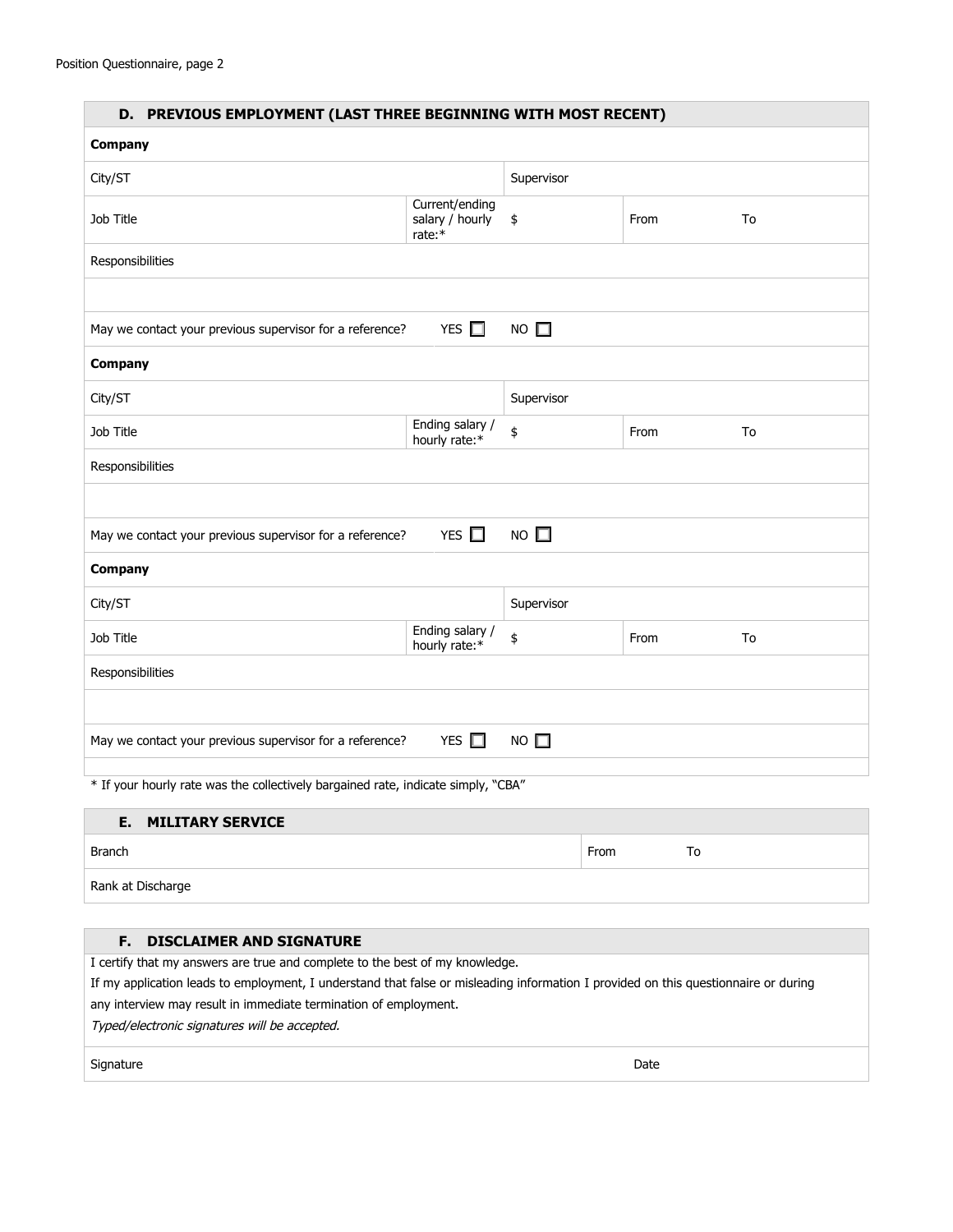## **Additional Questions**

Respond to the following 7 questions. Use as much space as you need to adequately respond to the request.

1. Please outline the specific **certifications and/or licenses** you presently hold (indicate the certification/licensure name, certifying agency, date of certification, and expiration if applicable).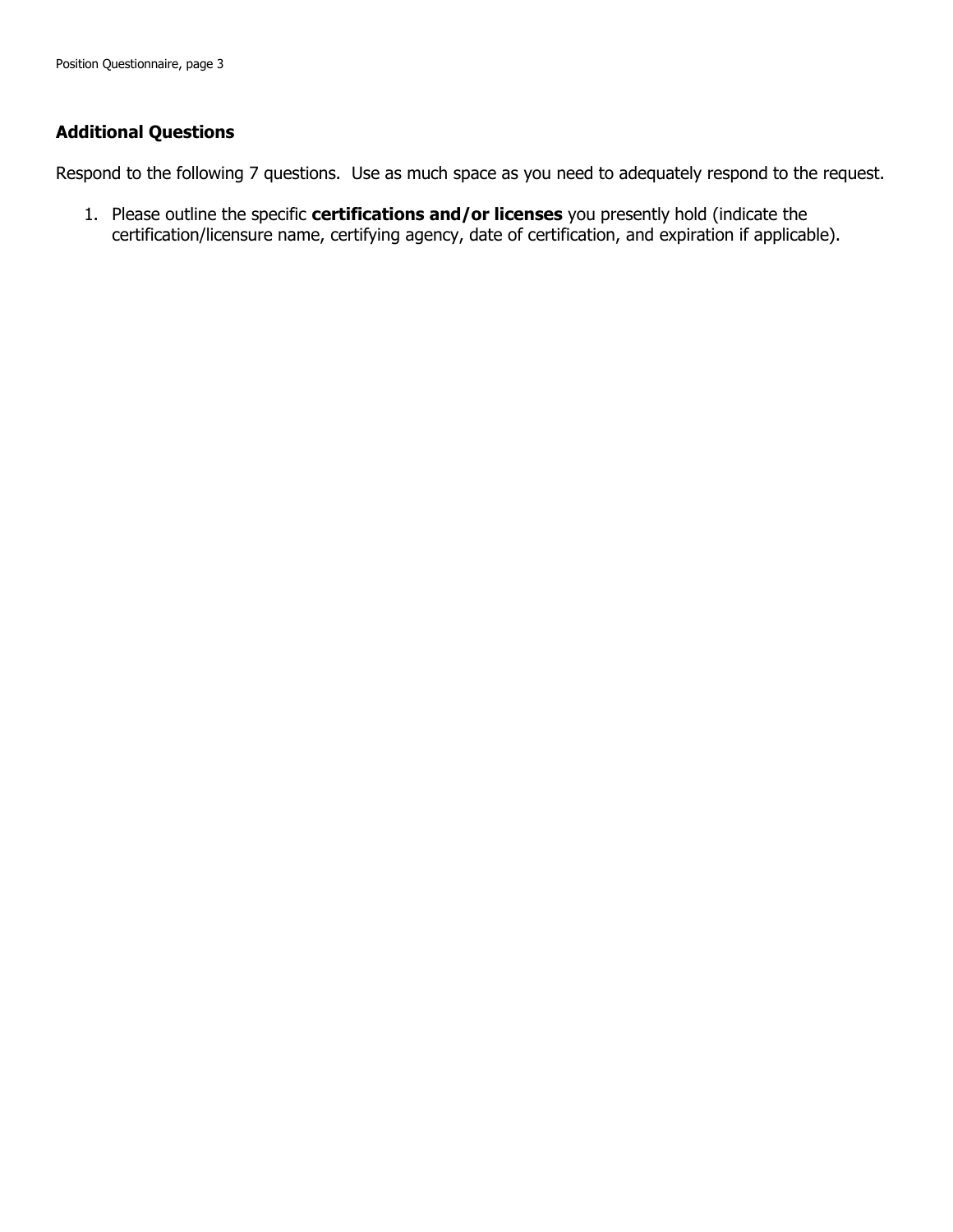2. Please explain how your **educational and training experience** prepared you to provide the skills required, and respond to the leadership challenges commonly encountered, in the construction industry.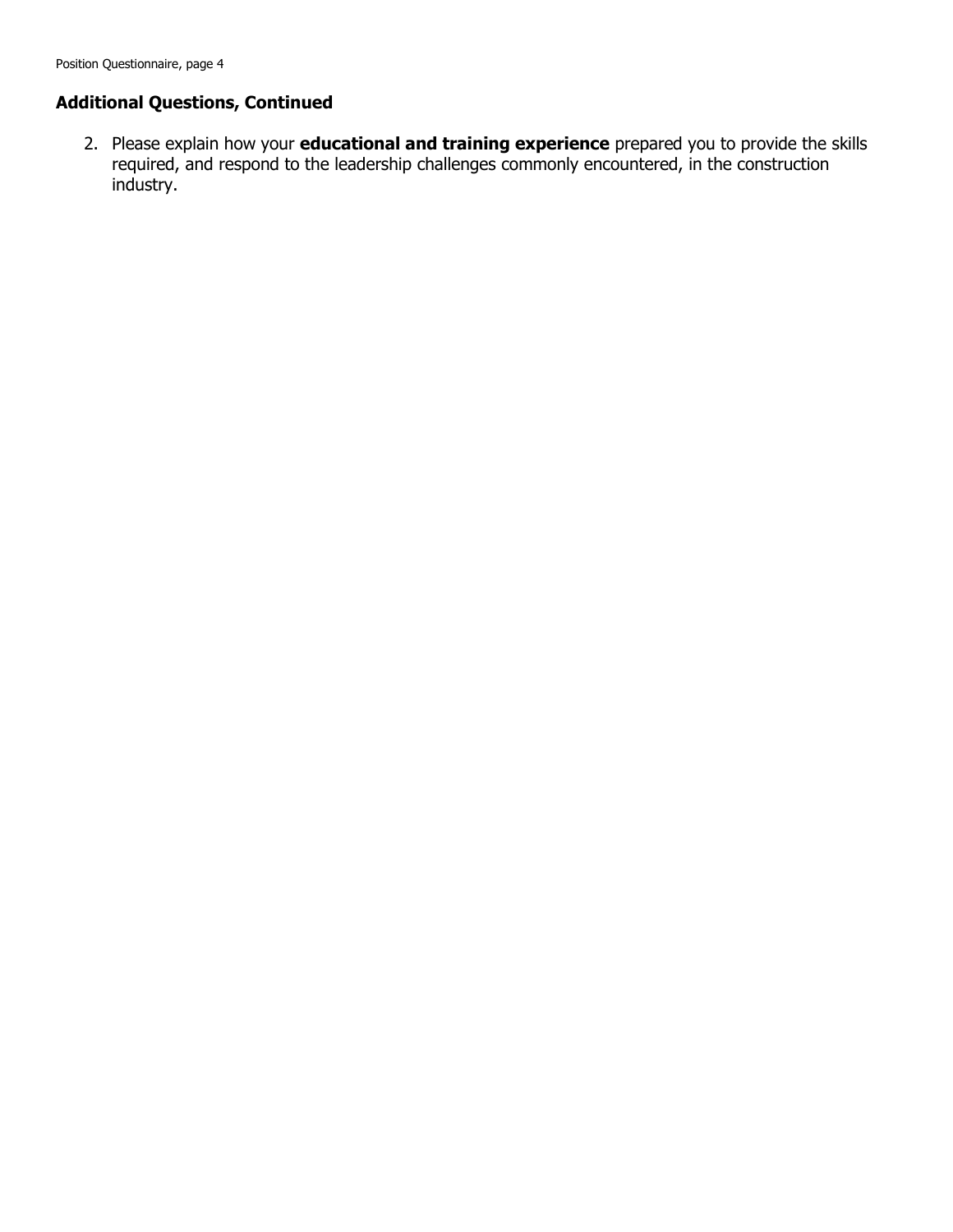3. Please describe the **most challenging project or workplace conflict** you've encountered during your e perience in the construction industry (identify your role in the pro ect conflict, and the manner in which it was addressed by you).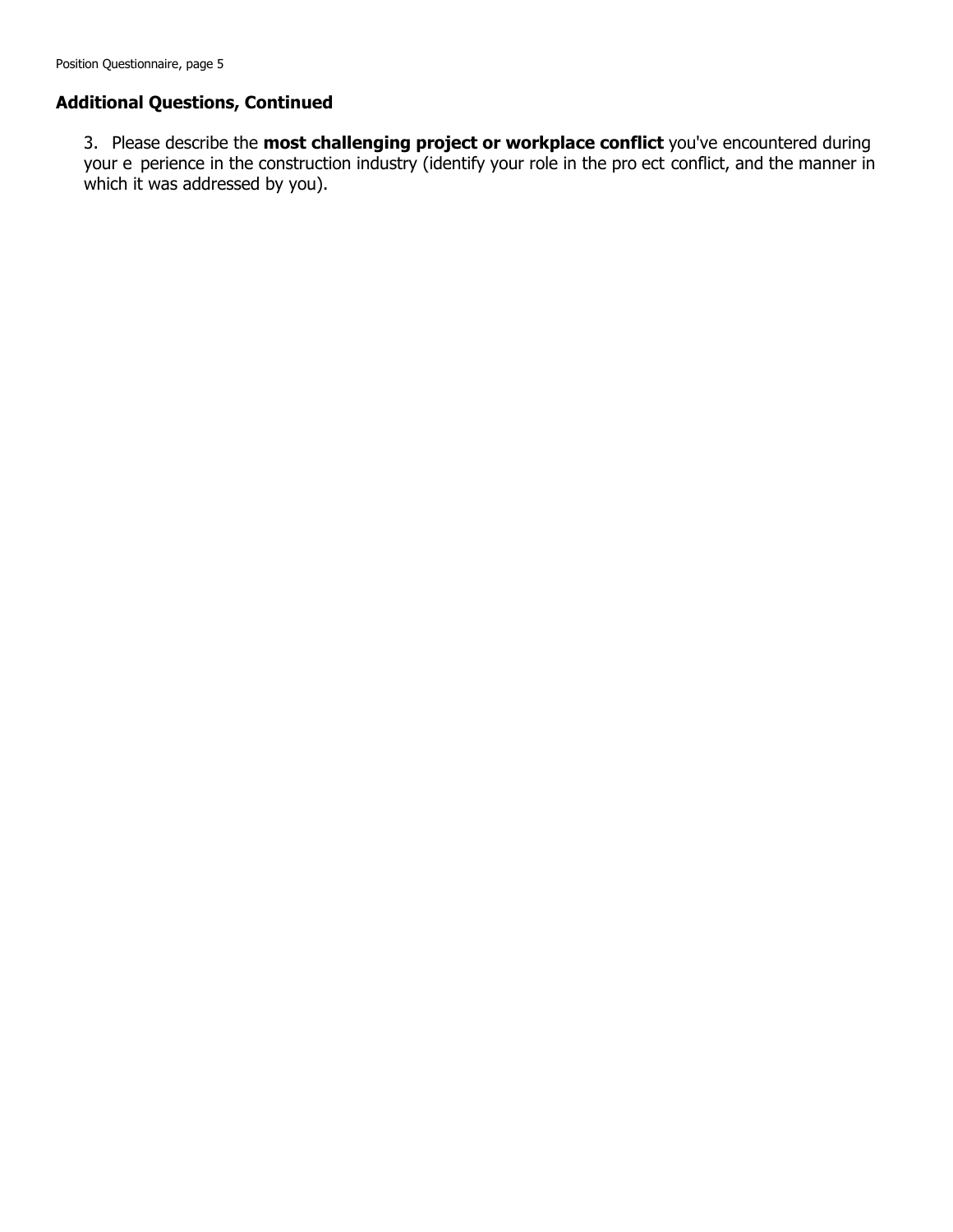Position Questionnaire, page 6

## **Additional Questions, Continued**

4. Please describe a time when you **demonstrated leadership** within a workplace setting, and reflect upon how your leadership style played a role in the scenario.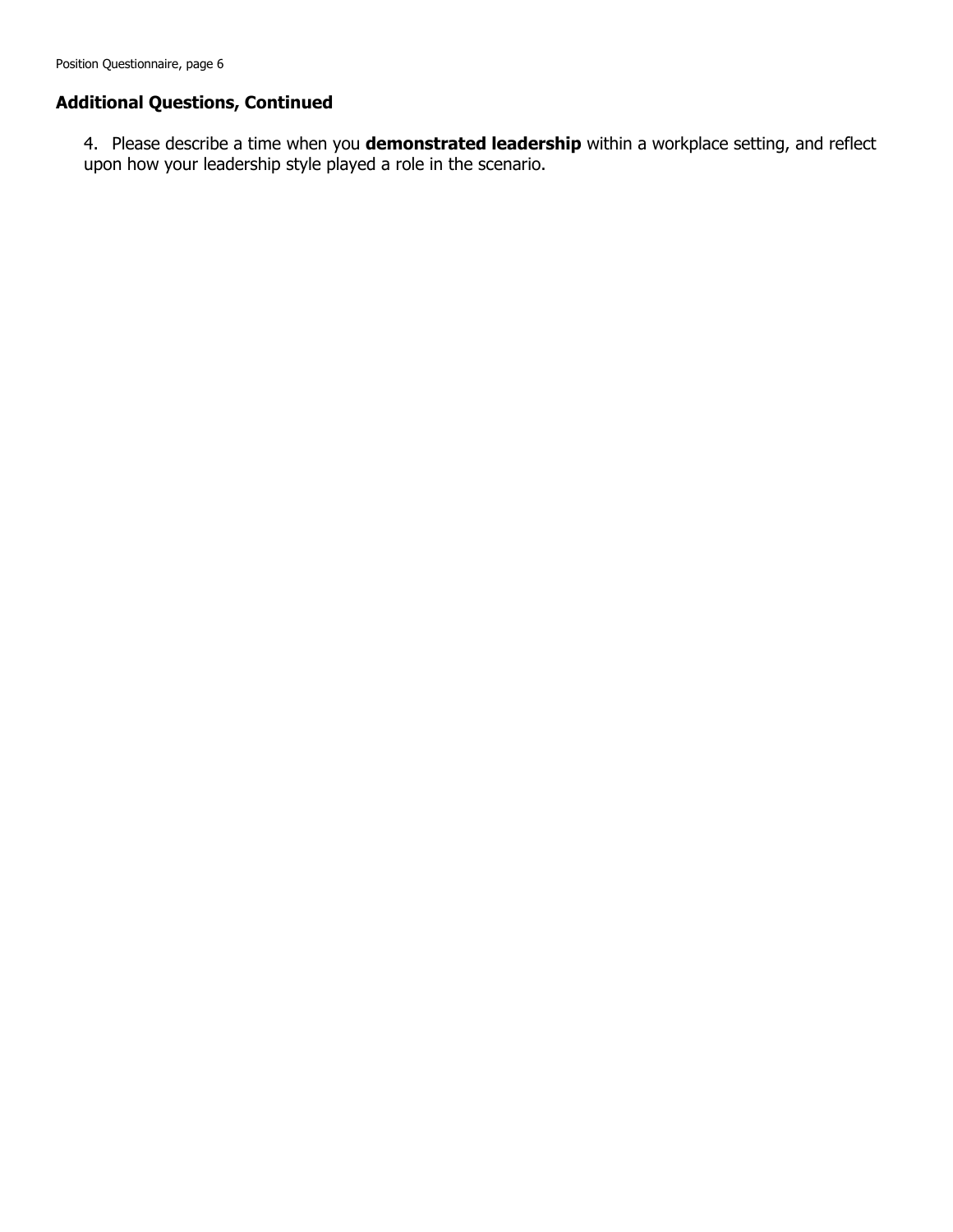5. Please describe a situation where you had to **advocate for a position or cause** in front of a small or large audience.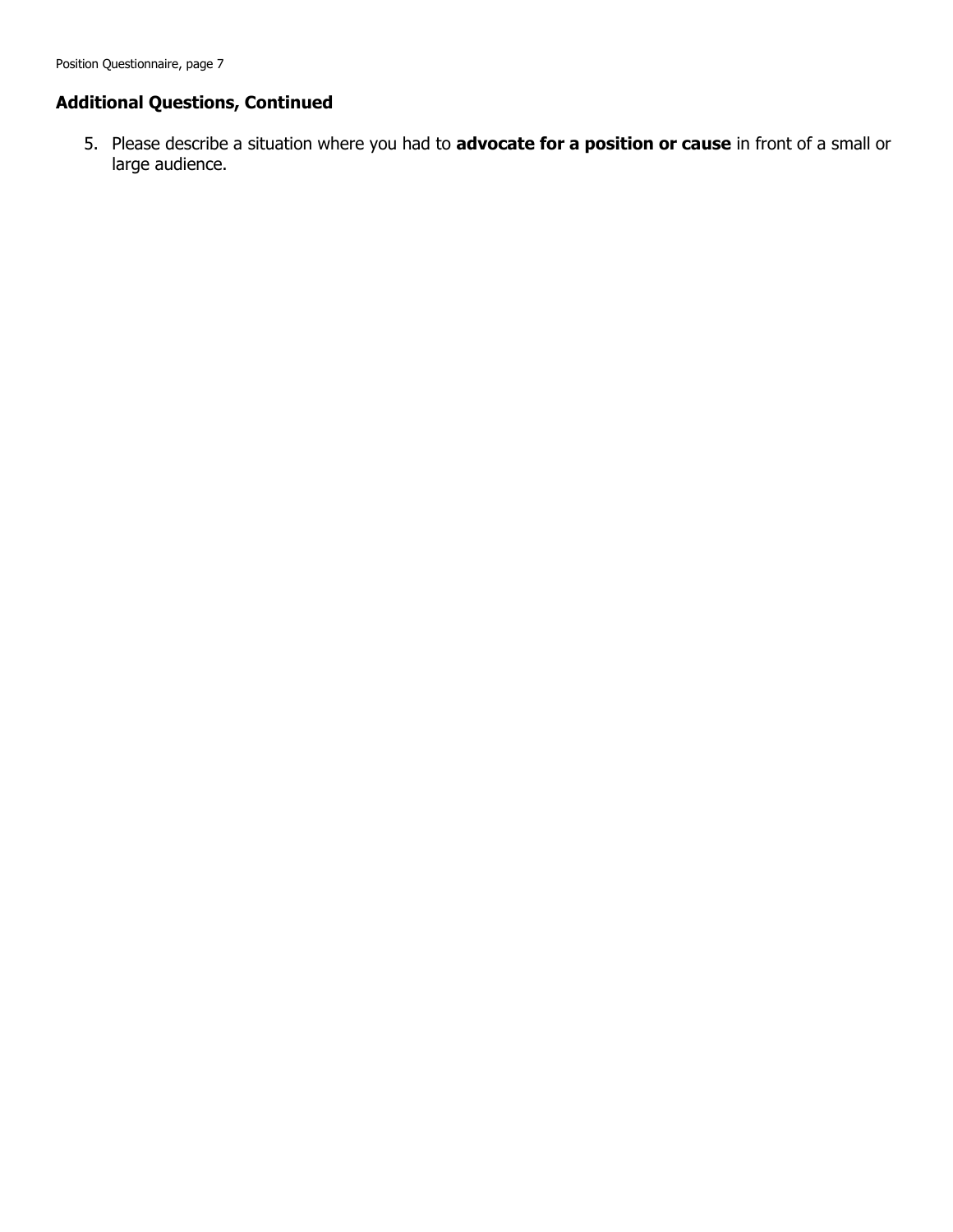6. Please describe a **valuable lesson** you've learned in your career, and how you would apply that lesson to this position.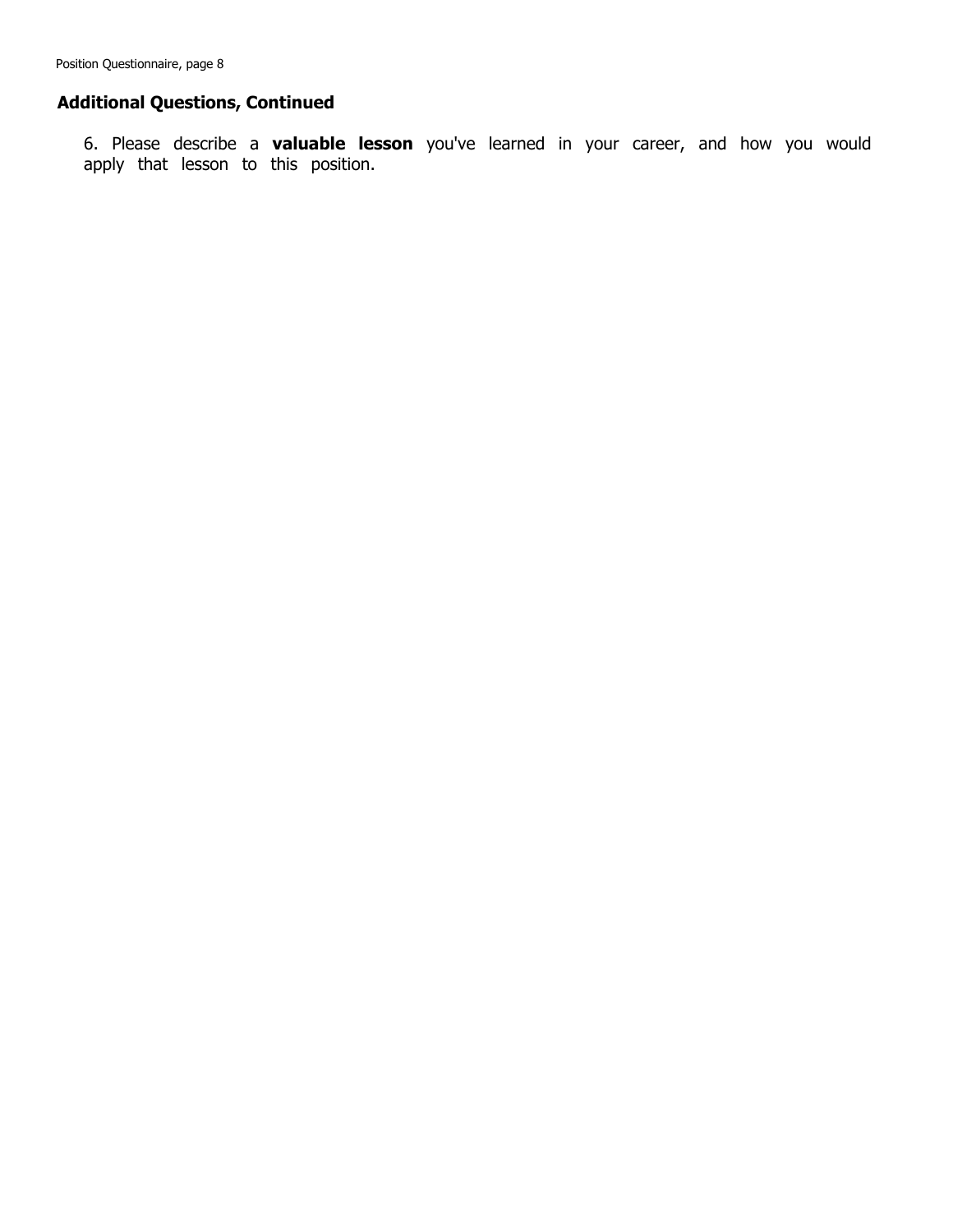Position Questionnaire, page 9

## **Additional Questions, Continued**

7. Overall, what makes you the **perfect fit** for PDC 30's Zone C Field Organizer?